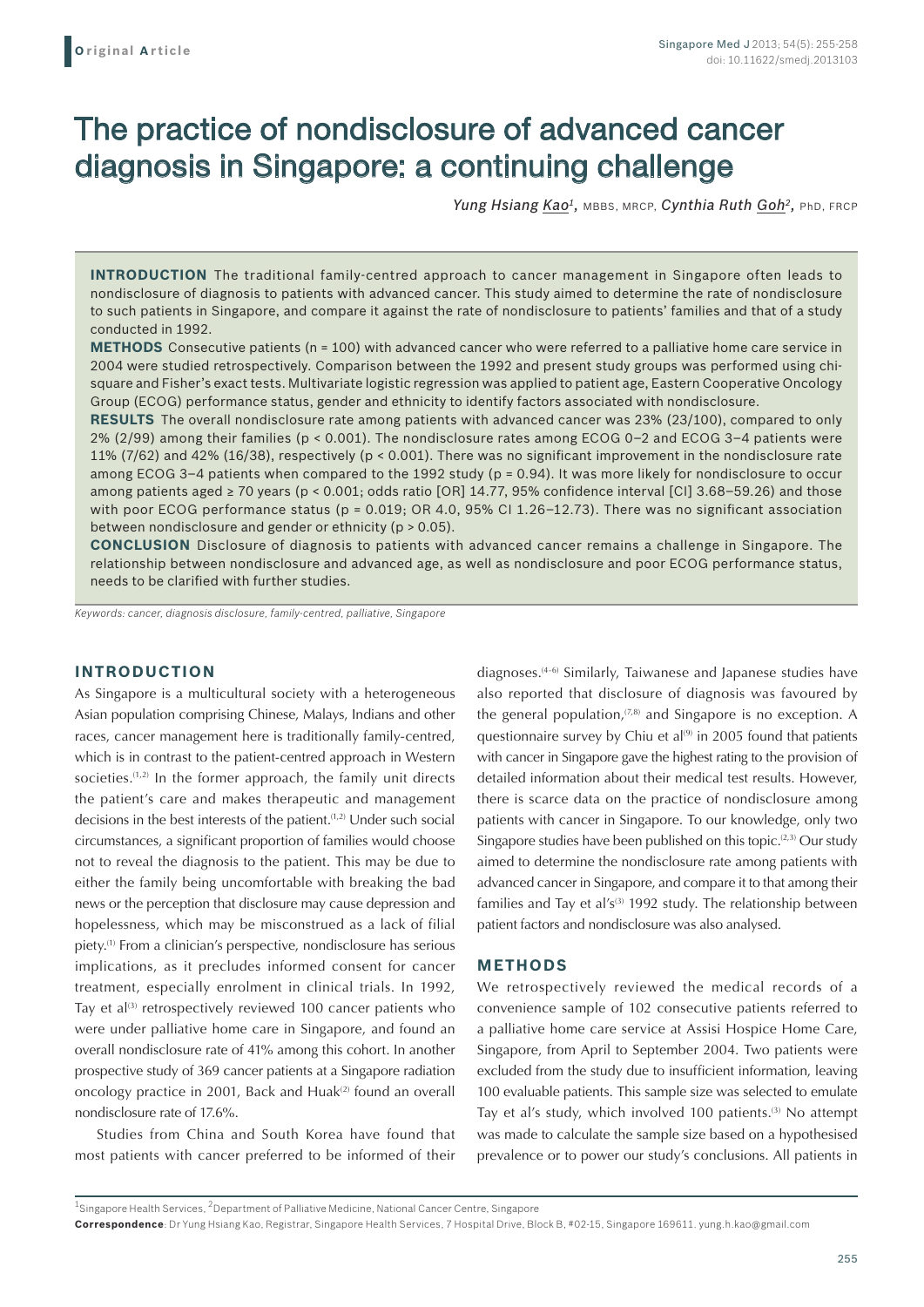our cohort had advanced cancer, which was defined as incurable, progressive locoregional or metastatic disease with limited prognosis. The home care service referred to in our study is the outpatient branch of the hospice, operated by a team of nurses and doctors who provide palliative care services to patients with advanced cancer in their homes. The primary caregiver referred to in the study was the patient's next-of-kin. Following a standard pro forma, patients and their caregivers were asked about their knowledge of the cancer diagnosis. This was done as part of the routine baseline assessment during the first home visit by a nurse or doctor.

All study data were entered into a Microsoft Excel database (Microsoft Corp, Redmond, WA, USA), with patient age presented as mean, median, range and 95% confidence interval (CI). Comparison against the study by Tay et  $al^{(3)}$  was performed using chi-square and Fisher's exact tests, where p < 0.05 was considered statistically significant. However, in order for this comparison to be statistically feasible, it was necessary to assume Tay et al's entire study population to be classified under Eastern Cooperative Oncology Group (ECOG) performance status 3–4. This assumption was essential, as Tay et al merely reported that the majority (93%) of their study population had an ECOG 3–4 status, but did not group the patients according to their ECOG performance status.<sup>(3)</sup> Therefore, the nondisclosure rate of ECOG 0–2 patients in our study and in Tay et al's study could not be compared. Multivariate logistic regression was applied to age, gender, ethnicity and ECOG performance status in order to identify factors related to nondisclosure.

#### **RESULTS**

Our cohort (n = 100) consisted of Chinese (n = 85), Malays  $(n = 5)$ , Indians  $(n = 8)$  and patients of other ethnicities  $(n = 2)$ . The types of cancer detected in our cohort were classified as: colorectal (n = 20); lung (n = 18); stomach (n = 11); liver (n = 7); and others ( $n = 44$ ). No statistically significant difference between our data and published national data,<sup>(10)</sup> with regard to patient or disease demographics (chi-square test;  $p > 0.05$ ), was found. Table I presents the comparison of data between our study and Tay et al's study.<sup>(3)</sup> Although chi-square test showed no statistically significant difference in gender, age or ethnicity  $(p > 0.05)$ , it revealed a statistically significant difference in ECOG performance status between the two study populations  $(p < 0.001)$ .

The overall rate of nondisclosure of cancer diagnosis in our study was 23% (23 patients in our study were unaware of their diagnosis). The rates of nondisclosure in ECOG 0–2 and ECOG 3–4 patients were 11% (7/62) and 42% (16/38), respectively, with statistically significant difference between the two (chi-square test;  $p < 0.001$ ). Chi-square test, however, showed no significant difference between the nondisclosure rate of ECOG 3-4 patients in our study and that in Tay et al's study<sup>(3)</sup>  $(p = 0.94)$ . In our study, 2 (2%) families (2 out of 99, as one family was excluded from analysis due to incomplete data) were

|  | Table I. Comparison of present study conducted in 2004 |  |  |  |
|--|--------------------------------------------------------|--|--|--|
|  | against Tay et al's 1992 study. <sup>(3)</sup>         |  |  |  |

| <b>Parameter</b>        | Tay et al(3)   | <b>Present study</b> |  |  |
|-------------------------|----------------|----------------------|--|--|
|                         | $(n = 100)$    | $(n = 100)$          |  |  |
| Gender                  |                |                      |  |  |
| Male                    | 48             | 57                   |  |  |
| Female                  | 52             | 43                   |  |  |
| Mean age (yrs)          |                |                      |  |  |
| Male                    | 67             | 67                   |  |  |
| Female                  | 58             | 61                   |  |  |
| <b>Median age (yrs)</b> |                |                      |  |  |
| Male                    |                | 69                   |  |  |
| Female                  |                | 58                   |  |  |
| Age range (yrs)         |                |                      |  |  |
| Male                    | $29 - 93$      | $37 - 91$            |  |  |
| Female                  | $4 - 87$       | $9 - 90$             |  |  |
| 95% CI (age; yrs)       |                |                      |  |  |
| Male                    |                | $64 - 71$            |  |  |
| Female                  |                | $55 - 67$            |  |  |
| <b>Ethnicity</b>        |                |                      |  |  |
| Chinese                 | 86             | 85                   |  |  |
| Non-Chinese             | 14             | 15                   |  |  |
| <b>ECOG performance</b> |                |                      |  |  |
| status                  |                |                      |  |  |
| $0 - 2$                 | $\overline{7}$ | 62                   |  |  |
| $3 - 4$                 | 93             | 38                   |  |  |

Note: Data is presented as number of patients unless stated otherwise. CI: confidence interval; ECOG: Eastern Cooperative Oncology Group

**Table II. Multivariate logistic regression analysis of patient factors and nondisclosure of cancer diagnosis.**

| <b>Variable</b>                                      | <b>OR</b>     | 95% CI         | p-value  |
|------------------------------------------------------|---------------|----------------|----------|
| Age (yrs)<br>< 70<br>> 70                            | 1.00<br>14.77 | $3.68 - 59.26$ | < 0.0001 |
| Gender<br>Male<br>Female                             | 1.00<br>2.61  | $0.79 - 8.55$  | 0.114    |
| <b>Ethnicity</b><br>Chinese<br>Non-Chinese           | 1.00<br>1.46  | $0.28 - 7.78$  | 0.652    |
| <b>ECOG performance status</b><br>$0 - 2$<br>$3 - 4$ | 1.00<br>4.00  | $1.26 - 12.73$ | 0.019    |

CI: confidence interval; ECOG: Eastern Cooperative Oncology Group; OR: odds ratio

unaware of the patients' cancer diagnoses. Fisher's exact test revealed a highly statistically significant difference in knowledge of the diagnoses between patients and their families ( $p < 0.001$ ). Multivariate logistic regression analysis showed that advanced age and ECOG performance status were significantly related to nondisclosure. Patients aged  $\geq$  70 years were much more likely to be unaware of their diagnoses than those aged < 70 years (p < 0.001; odds ratio [OR] 14.77, 95% CI 3.7–59.3). Similarly, ECOG 3–4 patients were more likely to be unaware of their diagnoses ( $p = 0.019$ ; OR 4.0, 95% CI 1.3-12.7) than ECOG 0–2 patients. Both gender (p = 0.114; OR 2.61, 95% CI 0.8–8.6) and ethnicity ( $p = 0.652$ ; OR 1.46, 95% CI 0.3–7.8) showed no statistically significant relationship with nondisclosure. The results of the multivariate logistic regression analysis are summarised in Table II.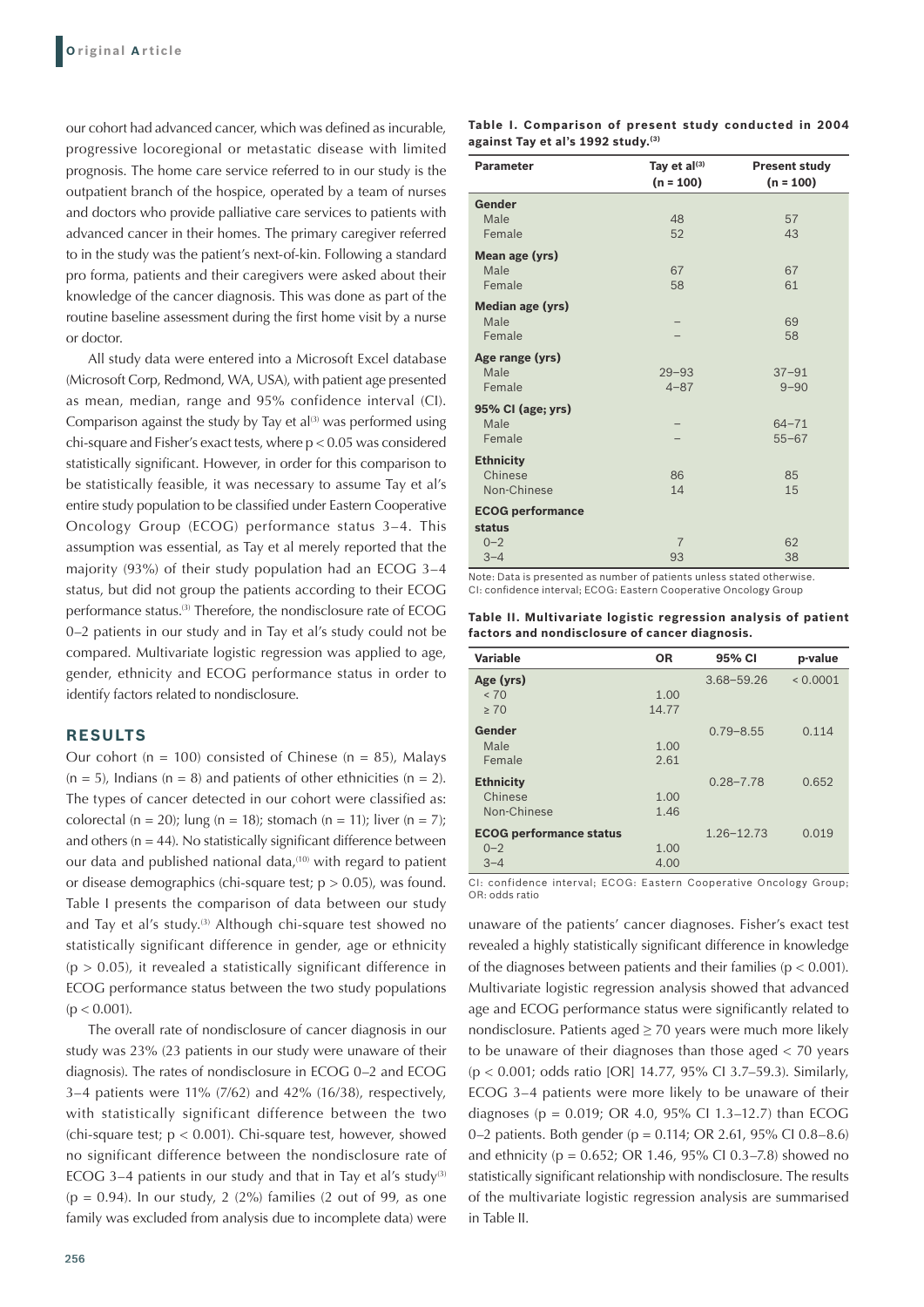### **DISCUSSION**

In Singapore, the traditional family typically adopts a familycentred approach in the face of challenges, such as the disclosure of advanced cancer.(1,2) In such a family-centred model, a patient with cancer may choose to defer medical decisions to his/her family. The family in turn makes decisions in the best interests of the patient.<sup>(1,2)</sup> In this social context, we found a 23% overall rate of nondisclosure among patients with advanced cancer in Singapore in 2004, which was an improvement from the rate of 41% reported in 1992.<sup>(3)</sup> This finding is similar to another local study in 2001, which reported a nondisclosure rate of 17.6% among radiation oncology patients.(2) Our findings are also supported by Chan et al's findings that 23%–30% of surveyed general practitioners and specialists in Singapore preferred to withhold from their patients the truth about their illnesses.<sup>(11)</sup> The rate of nondisclosure among patients with cancer in Singapore is similar to that in other East Asian countries. A review of the literature published in the last decade showed the following nondisclosure rates in East Asia, classified according to country: Taiwan: 21%;<sup>(12)</sup> Thailand:  $37\%$ ;<sup>(13)</sup> Japan:  $29\%$ ;<sup>(14)</sup> and Korea:  $42\%$ .<sup>(4)</sup> However, this practice of nondisclosure is in contrast to the attitude of the general East Asian population. Taiwanese and Japanese studies have found that nondisclosure was preferred by only 2.9%–13.9% of the general population.<sup>(7,8,15)</sup> Studies in China, Taiwan, Japan and Korea have also found that patients with cancer have an overall preference for disclosure of diagnosis.<sup>(5,6,16)</sup> Similarly, a questionnaire survey by Chiu et al in 2005 on 200 patients with cancer in Singapore found that the highest rating was given to doctors who provided "detailed information about the results of medical tests".(9)

Our study yielded several interesting findings. Firstly, we found a highly significant difference between patients' and their families' knowledge of the diagnosis. Secondly, analysis by ECOG performance status showed no significant improvement in nondisclosure rates among ECOG 3–4 patients from 1992 to 2004. Thirdly, multivariate logistic regression analysis found that patients with advanced cancer, those aged  $\geq$  70 years and those with poor ECOG performance status (i.e. ECOG 3–4) were more likely to be uninformed of their diagnoses than patients below 70 years of age or with better ECOG performance status (i.e. ECOG 0–2). In Singapore, it is common practice for a doctor to first disclose the diagnosis of advanced cancer to a patient's family, after which the doctor will ask the family whether they would like the diagnosis to be disclosed to the patient. In 1993, Tan et al found that 84% of doctors in Singapore would accede to the family's request not to reveal the cancer diagnosis to the patient.(17) Our study found that while only 2% of families were unaware of the patients' diagnosis, there was nondisclosure of diagnosis to 23% of patients in our cohort. This difference is highly significant, highlighting a strong possibility that the traditional Asian family-centred approach to cancer management continues to have a negative impact on disclosure of diagnosis in Singapore. Other East Asian studies have suggested that a family-centred approach may significantly and negatively impact nondisclosure of cancer diagnosis. Phungrassami et al found that Thai patients with cancer who were aware of their diagnoses were either unaccompanied by their family members, or their families were in support of disclosure of diagnosis.(13) Jiang et al found that the families of patients with cancer in China were more likely to favour nondisclosure than the patients themselves.<sup>(5)</sup> Yun et al also reported similar findings among Korean patients with cancer and their families.<sup>(4,6)</sup>

We found that patients with cancer who are of advanced age were more likely to be unaware of their diagnoses than younger patients. Other studies from Singapore, Thailand and Taiwan have also reported similar findings.<sup>(2,13,18)</sup> In Singapore, Back and Huak reported that being of advanced age and non-Englishspeaking were strong predictors of nondisclosure among radiation oncology patients.<sup>(2)</sup> They further suggested that among such patients, these two factors may be associated with a lower educational level. $(2)$  We speculate that in the traditional Singaporean family unit, such patients would usually allow younger, better educated or English-speaking family members to make medical decisions on their behalf. This would predispose nondisclosure, as younger family members may be fearful or unsure of communicating bad news, or perceive withholding bad news as an act of filial piety.

We also found that there was a higher rate of nondisclosure among patients with advanced cancer and poor ECOG performance status, which is in keeping with the findings of Back and Huak, $(2)$  who reported a significant association between nondisclosure and palliative treatment aim. Additionally, we observed a lack of improvement in disclosure rate from 1992 to 2004 among patients with advanced cancer and poor ECOG performance status. The underlying reasons are unclear and there is a lack of literature on this issue. We speculate that this lack of improvement may be related to patients' poor prognosis. As a patient with advanced cancer and ECOG performance status 3–4 is frequently frail and usually terminally ill, it is not uncommon for the family unit, especially in the Singaporean context of family-centric cancer management, to assume a protective role so as to shield the patient from the perceived negative impact of bad news, which is highly regarded as an act of filial piety in Singapore.<sup>(1)</sup> Further studies are needed to expound on the relationship between nondisclosure and factors such as advanced age and poor ECOG performance status, and to explore Singaporean families' attitudes toward disclosure of cancer diagnosis to patients.

Many families in Singapore feel uncomfortable about cancer disclosure for fear that it will cause the patient to experience anxiety, develop depression or lose hope and the will to live.  $(1,2,17)$ However, evidence from East Asia contradicts this perception. Studies have found that Taiwanese patients with cancer who were aware of their diagnosis had higher levels of hope, internal health locus of control and lower pain levels.<sup>(12,18)</sup> Similarly, Horikawa et al reported that Japanese patients with cancer